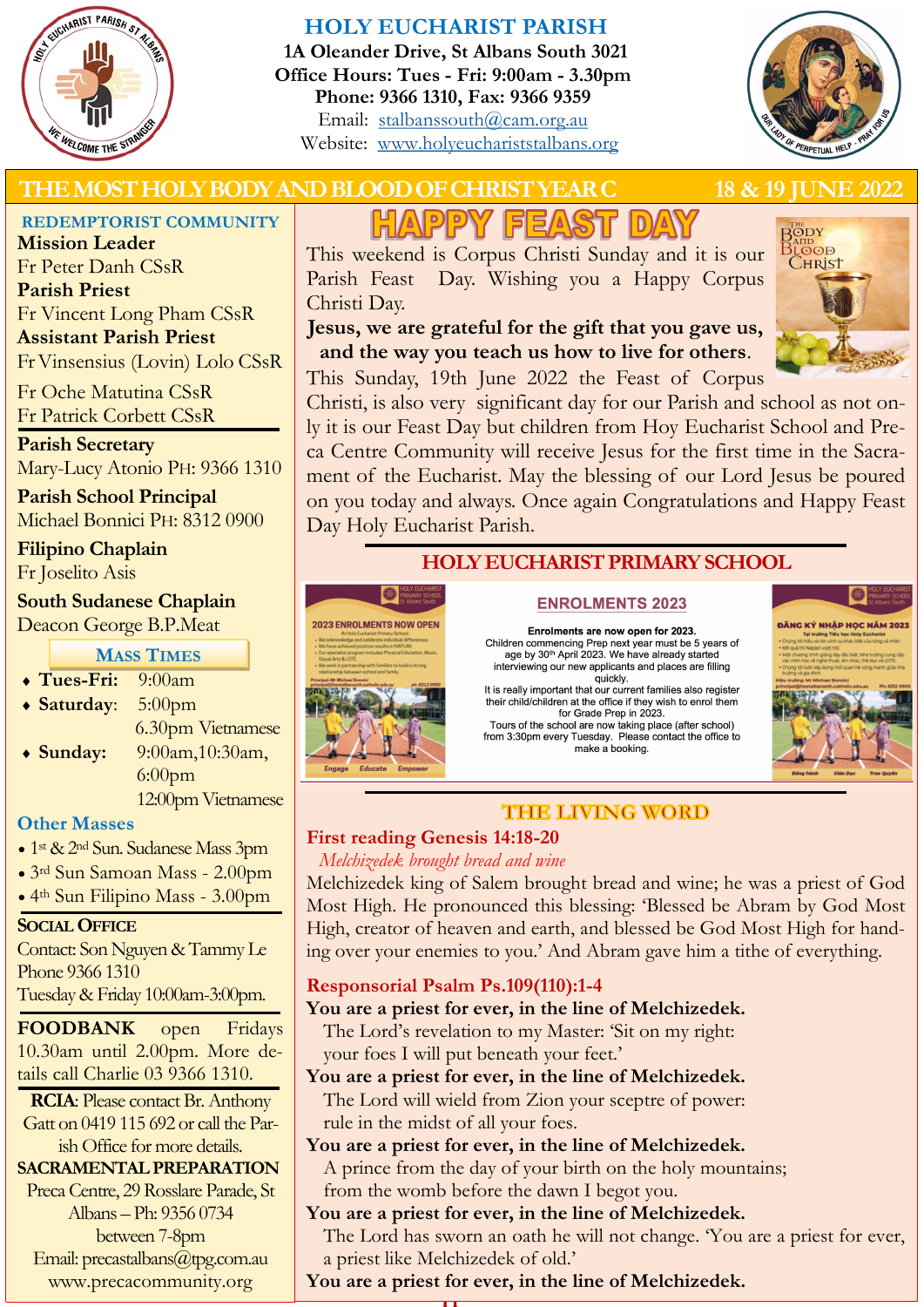#### **Second reading 1 Corinthians 11:23-26**

## *Every time you eat this bread and drink this cup, you are proclaiming the death of the Lord*

This is what I received from the Lord, and in turn passed on to you: that on the same night that he was betrayed, the Lord Jesus took some bread, and thanked God for it and broke it, and he said, 'This is my body, which is for you; do this as a memorial of me.' In the same way he took the cup after supper, and said, 'This cup is the new covenant in my blood. Whenever you drink it, do this as a memorial of me.' Until the Lord comes, therefore, every time you eat this bread and drink this cup, you are proclaiming his death.

#### **Gospel Acclamation John 6:51-52**

#### Alleluia, alleluia!

I am the living bread from heaven, says the Lord; whoever eats this bread will live for ever. Alleluia!

#### **Gospel Luke 9:11-17**

#### *The feeding of the five thousand*

Jesus made the crowds welcome and talked to them about the kingdom of God; and he cured those who were in need of healing. It was late afternoon when the Twelve came to him and said, 'Send the people away, and they can go to the villages and farms round about to find lodging and food; for we are in a lonely place here.' He replied, 'Give them something to eat yourselves.' But they said, 'We have no more than five loaves and two fish, unless we are to go ourselves and buy food for all these people.' For there were about five thousand men. But he said to his disciples, 'Get them to sit down in parties of about fifty.' They did so and made them all sit down. Then he took the five loaves and the two fish, raised his eyes to heaven, and said the blessing over them; then he broke them and handed them to his disciples to distribute among the crowd. They all ate as much as they wanted, and when the scraps remaining were collected they filled twelve baskets.

#### **REFLECTION ON THE GOSPEL**

The gospel for today brings together elements that have traditionally formed part of Christian worship. In the first part of the story, Jesus welcomes those who follow him. He then speaks to them of God's in-dom and heals those in need of healing. In the second part, he takes the loaves, blesses them, breaks them and puts them before the disciples who distribute the bread to the assembled people. All eat and are satisfied. The second part of the story is full of Eucharistic symbolism. The setting is a "desert" place, recalling the wanderings of the Israelites in the desert of Sinai. The hunger of the people recalls God's care of Israel in the wilderness. God feeds God's people in the deserts of life, but only if those called to be disciples recognise their responsibility to be the hands of God. "Send them away" is one solution, clearly not the one preferred by Jesus. Rather, he says, "You give them something to eat".

When the people sit down in circles and share their food, they find there is more than enough for everyone. They gather up the broken pieces, just as we must remember to gather up the pieces that so often go to waste.

Jesus' actions and words over the bread [and the fish] are echoed in the account of his final meal with the disciples: the bread broken and shared becomes his body broken and "given" for them. [In Mark's ac count, this final meal has been foreshadowed in the story of the unnamed woman whose actions of breaking an alabaster jar and pouring the precious ointment on the head of Jesus parallel Jesus' actions of breaking and pouring.]

In the context of Eucharist, bread broken and wine poured out change their meaning. While all analogies fall short, we might begin to understand this mystery by thinking of the Eureka flag. The flag is constructed of fabric and thread, but it is no longer only the sum of its material parts, precious as these may be. The restored flag is housed in a special place in the Museum of Australian Democracy at Eureka and protected with the utmost care. Because of its associations with the Eureka rebellion and what that stands for in Australian history, it has taken on a meaning other than the goodness of the materiality of fabric and thread. In the celebration of Eucharist, the God-given gifts of bread and wine likewise become more than their material parts. They are Life for us, the shared life of the Risen Christ. Eucharistic life is covenanted life. Sharing in Eucharist means giving life for the sake of the many, sometimes to the point of heroism, sometimes simply by sharing our resources or our leftover pieces with others in need.

#### **By Veronica Lawson RSM**

#### **WHY DO YOU COME TO MASS?**

Why do you come to Mass? Why do you come to Church? If we can't answer this question correctly a lot of other things are going to be really, really wrong in our lives.

Why we come to Mass? Why do we come to Church? Now we're going to do a survey. Raise your hand if your answer to that question was to pray. Good. Raise your hand if the response was to receive Holy Communion. That's a fantastic answer. Raise your hand if it was to hear music or sing songs. Raise your hand if it was to hear amazing preaching. Raise your hand if it was to be with other people. Raise your hand if it was to take in the beauty of the Church, the priest's vestments, the experience of just being here in beauty. Raise your hand if it was to give money to the Church.

I would beg to say that none of you probably responded to go to Calvary, to be at the death of Jesus and to be at the foot of the Cross. Yet, the reality is that in its very essence that is what the Mass is. The Mass is Calvary. Let me prove this point pretty quickly. Raise your hand if you've ever been to a Mass that didn't have any music. Is it still a Mass? Yes. Raise your hand if you've ever been to a Mass where the priest didn't preach. Raise your hand if you ever went to a Mass where you wish the priest didn't preach. Raise your hand if you ever went to Mass and did not receive Holy Communion.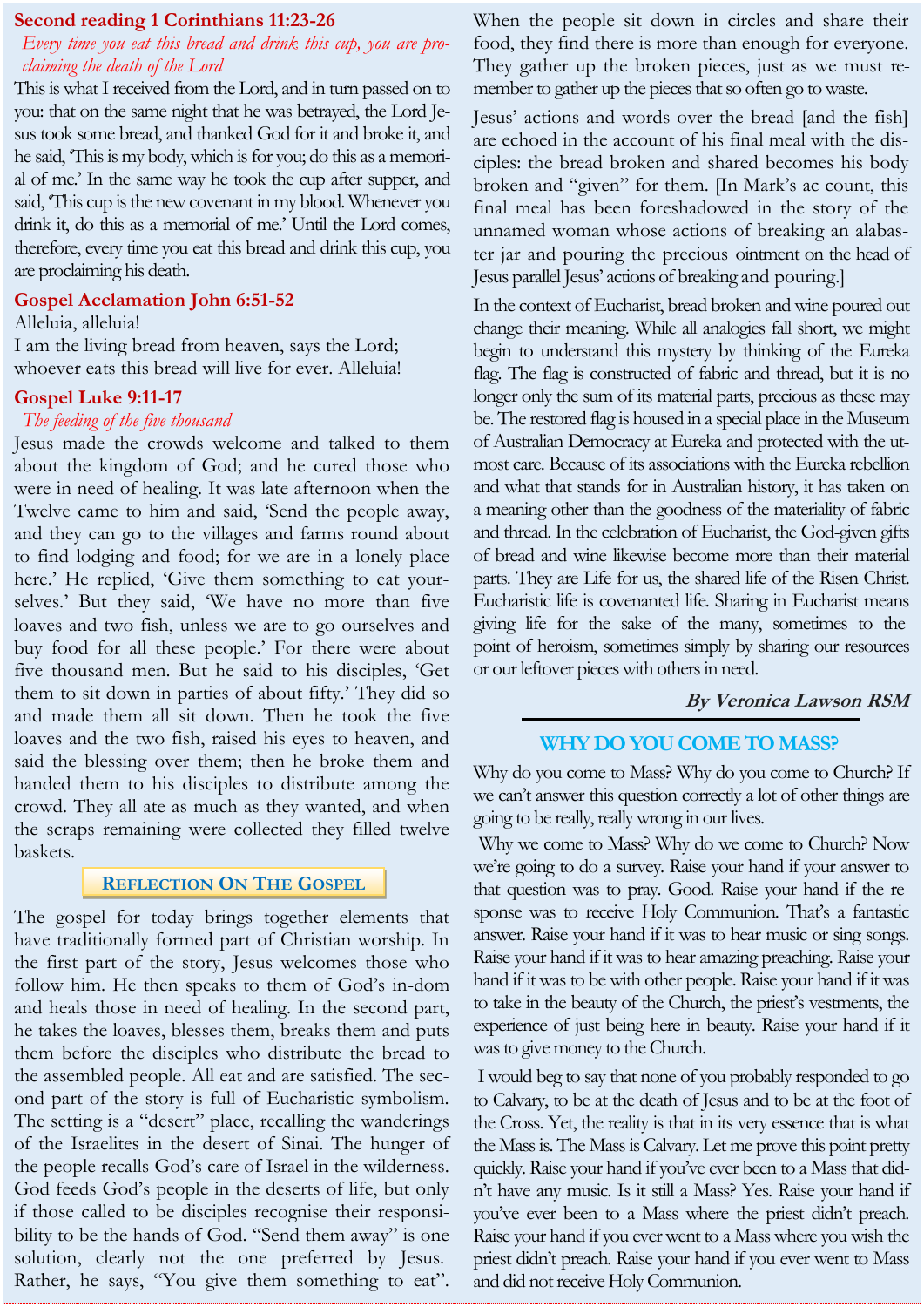Okay, and that should be the case for a lot of us. In fact, hopefully it was a case when you were a little kid because you didn't receive Holy Communion until you were eight years old. But you still went to Mass. Some of you married someone who was not Catholic and later converted and you went to Mass for years without receiving Holy Communion. Some of you, because you ate too close to Mass, and out of respect for our Lord in the Blessed Sacrament, didn't receive Holy Communion since you didn't obey the fast. Some of you didn't receive Holy Communion because you were in the state of mortal sin and we should never receive Holy Communion in the state of mortal sin. So, there's lots of people who don't go to Mass to receive Communion.

So, we don't go to Mass to receive Holy Communion. In fact, no one has to receive Holy Communion at Mass except for the priest. No one. At World Youth Day 2011 there were 2.5 million people at the closing Mass. There was a thunderstorm the night before and all of the tents that housed the hosts that were going to be turned into Jesus got taken out in the thunderstorm. None of the 2.5 million people received Communion except for the priests and it was still Mass on a Sunday.

Raise your hand if you've ever been to Mass at a Church, like when you were on vacation and you knew no one there. You still went to Mass though you didn't go for the community. Raise your hand if you've ever been to Mass in an ugly Church. Raise your hand if the priest's vestments have ever been ugly. Raise your hand if you've ever gone to Mass and not put anything in the collection. So, the reality is that none of these things are necessary for Mass. None of them. And yet, if we asked the majority of Catholics "Why do you go to Mass?" those are the things that are going to be listed.

So, what is the Mass? The Mass is Calvary. What is Mass? It's Calvary. And what happened on Calvary? God so loved the world that He gave His only begotten son and on Mount Calvary he died and those who believe in Him may have eternal life. There is no salvation outside of Jesus Christ. And there is no salvation outside of Jesus Christ on Calvary offering His Body and His Blood for the salvation of the world. He is the Lamb of God who is slain. He is the perfect sacrifice. He is our only chance.

The night before Jesus died on Mount Calvary, less than 24 hours before He instituted the Last Supper in the Upper Room for one reason. And that's so everyone would have access to Calvary for the rest of their lives. Jesus took in His hands bread and He said "This is My Body given up for you. He took simple table wine and said "This is a cup of My Blood." He said that in the Upper Room and the next day, within 24 hours on the Cross, He said with His Body, "This is My Body given up for you. This is My Blood poured out for you." This is my life poured out for you. So that every single time a priest takes a piece of ordinary bread in his hands and says "This is My Body given up for you. This is My Blood poured out for you," and he offers that to the Eternal Father, we are at Calvary. Christ died once but Christ gave us access into the one sacrifice to the Eternal Father through the Holy Mass.

The reality is that music, preaching, the reception of Our Lord and Holy Communion, community, beauty and giving to the Lord can all happen outside of Mass. I have had some of my most powerful prayer experiences with music outside of the context of Mass. Adoration of the Blessed Sacrament with music brings me to tears and I can just feel the presence of Jesus in amazing ways. I've heard people preach outside of the context of Mass. I've heard lay people that make priests look terrible and horrible as preachers outside of the context of Mass that have converted my heart. I've had experiences of community outside of Mass and I, on a regular basis every single week, give people Jesus' Body, Blood, Soul, and Divinity in Holy Communion outside of Mass in hospitals, in their homes. I walk into beautiful churches all the time while I'm not celebrating Mass.

The mass, my brothers and sisters, is Calvary. The reason we come to Mass is because we want to go to Calvary. If there was a time machine and you could set the date and time of that machine to any day or time in the history of our world Good Friday at three o'clock would be the first date and time that I would put in because I would want to stand on Mount Calvary with our Blessed Mother and with Saint John the beloved apostle. And that's what every Mass is. That's why many of us go to Mass every single day because we want to know, we want to see, we want to be there, we want to participate. We come to Mass when there's no music, when there's no preaching, we come to Mass when there's bad preaching or bad music. We come to Mass even when we can't receive Holy Communion because it is Calvary and it matters.

It matters because the Mass teaches us how to love. What's wrong with our world is that people don't know that the Mass is Calvary and so they don't know how to love. What does the Mass teach us? It teaches us how to love. What is the Mass? The Mass is Jesus saying "This is My Body given up for you." "This is My blood poured out for you." This is My life poured out for you. What is every husband supposed to say to his wife? "This is my body given up for you." What is every wife supposed to say to her husband? "This is my life poured out for you." What is every child supposed to say to their parents? "This is my body given up for you." This is my life poured out for you. We learned that at Mass, we learned that from the Master hanging from the Cross. And that's how the world is supposed to live.

I invite you to close your eyes right now and call to mind those that you love. And please repeat after me "This is my body given up for you." "This is my life poured out for you." I want you to call to mind those that you struggle with, those that you find hard to love, and please repeat after me. "This is my body given up for you." This is my life poured out for you. I want you to see the face of Jesus and He's hanging on the Cross, and there's sweat and there's blood and our Blessed Mother is crying, and you can see John the beloved disciple. And kneeling at the foot of the Cross, we say to Jesus, "This is my body given up for you." This is my life poured out for you.

You see my brothers and sisters the Mass is Calvary and Jesus